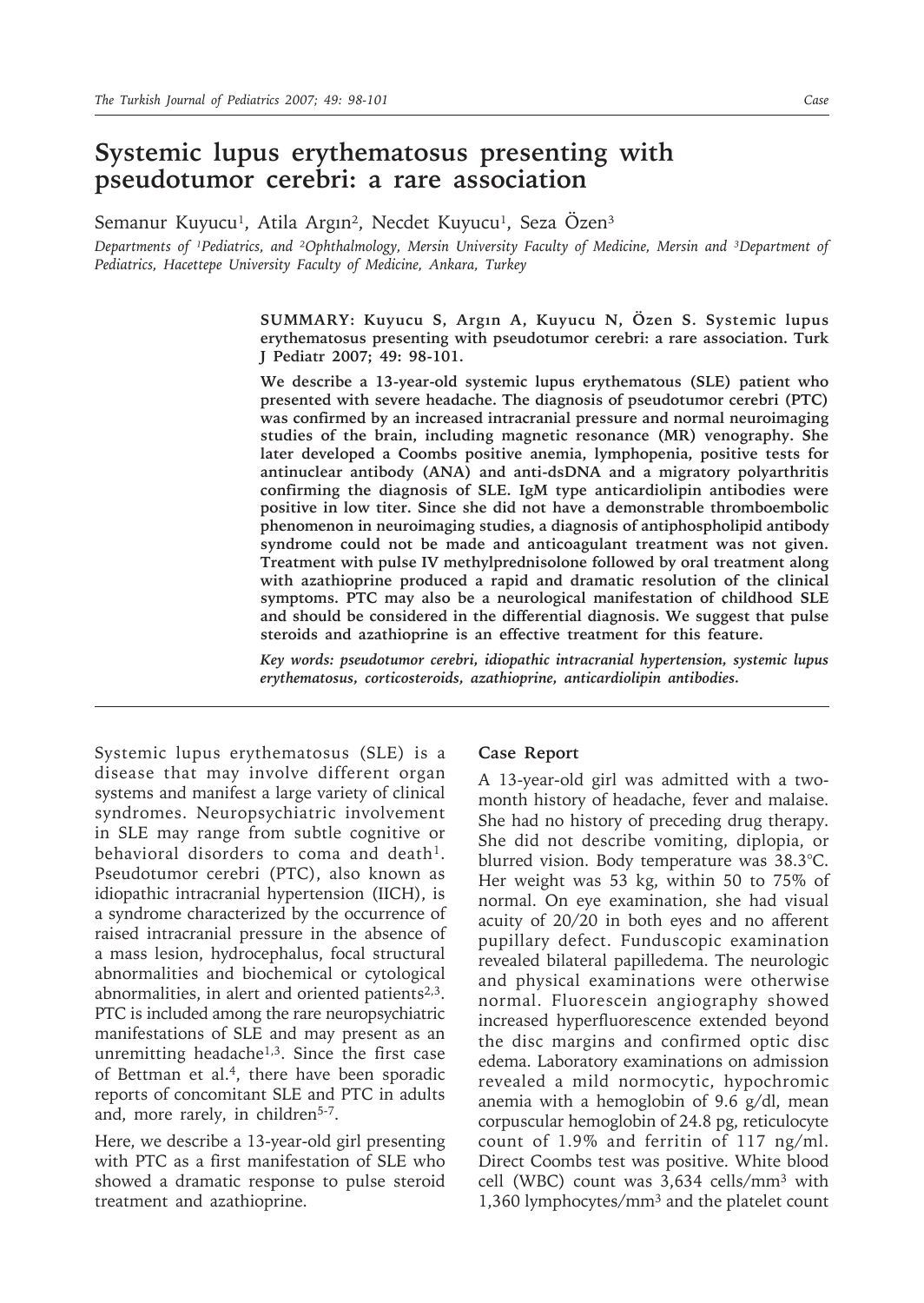was 160,000/mm3. Urinalysis was normal. Erythrocyte sedimentation rate was 44 mm/hr. Protein electrophoresis revealed an elevated gammaglobulin fraction of 30.7%. Levels of complement components C3 and C4 were within normal limits. Prothrombin time and activated partial thromboplastin time results were normal. Antinuclear antibody (ANA) titer was 1:40 (speckled pattern) and anti-ds DNA antibody was  $44.0$  IU/ml (normal,  $<$ 5). Anti-Sm and anti-RNP antibodies were negative. IgM anticardiolipin antibodies (aCL-ab) were low positive at 17 MPL U/ml (normal, <10) and IgG aCL-ab were negative. Lupus anticoagulants were also negative. Serum cortisol, parathyroid hormone, thyroid-stimulating hormone (TSH), and free T3 and T4 levels were normal.

Contrast enhanced brain computerized tomography (CT), magnetic resonance imaging (MRI), and MR venography were normal with no evidence of cerebral venous thrombosis, mass lesion, or obstruction of the ventricles. A lumbar puncture showed an opening pressure of 270 mm  $H_2O$ , glucose concentration of 42 mg/dl, protein concentration of 25 mg/dl and five red blood cells/mm3.

After admission, migratory arthralgia in the knees, wrists and proximal interphalangeal joints were reported. On the fifth day of hospitalization, fusiform swelling and tenderness in the 3rd and 4th proximal interphalangeal (PIP) joints of the right hand, and mild swelling and warmth of the left wrist were noted consecutively. X-ray examination revealed only soft tissue swelling in the relevant joints.

Three pulses of intravenous methylprednisolone (1 g each dose) were given on three consecutive days with a definite diagnosis of SLE presenting PTC as a neurological manifestation. This was followed by oral prednisolone combined with azathioprine (75 mg/d) treatments. Low-dose aspirin treatment was added as a prophylactic regimen. All of the complaints resolved in the first week and papilledema had completely disappeared in the third week of the therapy. Sedimentation rate and anti-ds DNA levels returned to normal after the third week. After one month of high-dose treatment, steroid dose was tapered. At her last follow-up, three months after diagnosis, she was in clinical remission with normal laboratory values of complete blood count, sedimentation rate, ANA, and anti-dsDNA.

## **Discussion**

Our patient fulfilled the modified Dandy criteria2 for the diagnosis of PTC with symptoms and signs of increased intracranial pressure (headache and bilateral papilledema); no localized findings on neurological examination; normal neurodiagnostic studies (brain CT, MRI, MR venography) with no evidence of venous obstructive disease; increased intracranial pressure measured by lumbar puncture (270 mm  $H_2O$ ); normal chemical and hematological compositions of cerebrospinal fluid (CSF); and no abnormality in consciousness level (awake and alert patient).

Case series have reported an association between PTC and a variety of medical conditions, which include endocrinological abnormalities such as hypo- and hyperthyroidism, Cushing's syndrome, and hypoparathyroidism; severe anemia; use of some medications such as vitamin A, antibiotics, oral contraceptives, steroids and indomethacin; and pregnancy<sup>8-</sup> 10. IICH in postpubertal children has similar characteristics to the disease in adults, which shows a strong relation to obesity and female sex<sup>3,8</sup>. Our patient did not have any of these associations that might have predisposed her to PTC, apart from female sex.

According to the revised American College of Rheumatology (ACR) criteria<sup>11</sup>, this patient was diagnosed with SLE with her arthritis, lymphopenia (<1500 lymphocytes/mm3), Coombs positive anemia, and positive results for ANA and anti-dsDNA. PTC and its clinical symptom, headache, were regarded as central nervous system (CNS) involvement of SLE in the presented case. Up to date, approximately 25 adults and children manifesting PTC in association with SLE have been reported<sup>1,4-</sup> 7,12,13. There have been only a few reported pediatric cases in whom PTC was the initial presenting sign of  $SLE^{7,14}$ , as in our patient.

The pathogenetic mechanism of PTC in SLE is not yet clear. Immune-mediated injury within the arachnoid villi and the resultant decrease in CSF absorption and/or thrombotic obliteration of cerebral arteriolar and venous systems due to a hypercoagulable state are among the most probable mechanisms<sup>5,13,15</sup>. It has been reported that 58% of patients with concomitant PTC and SLE had either recurrent thromboembolic events or a high aCL-ab titer.<sup>5</sup> aCL-ab, which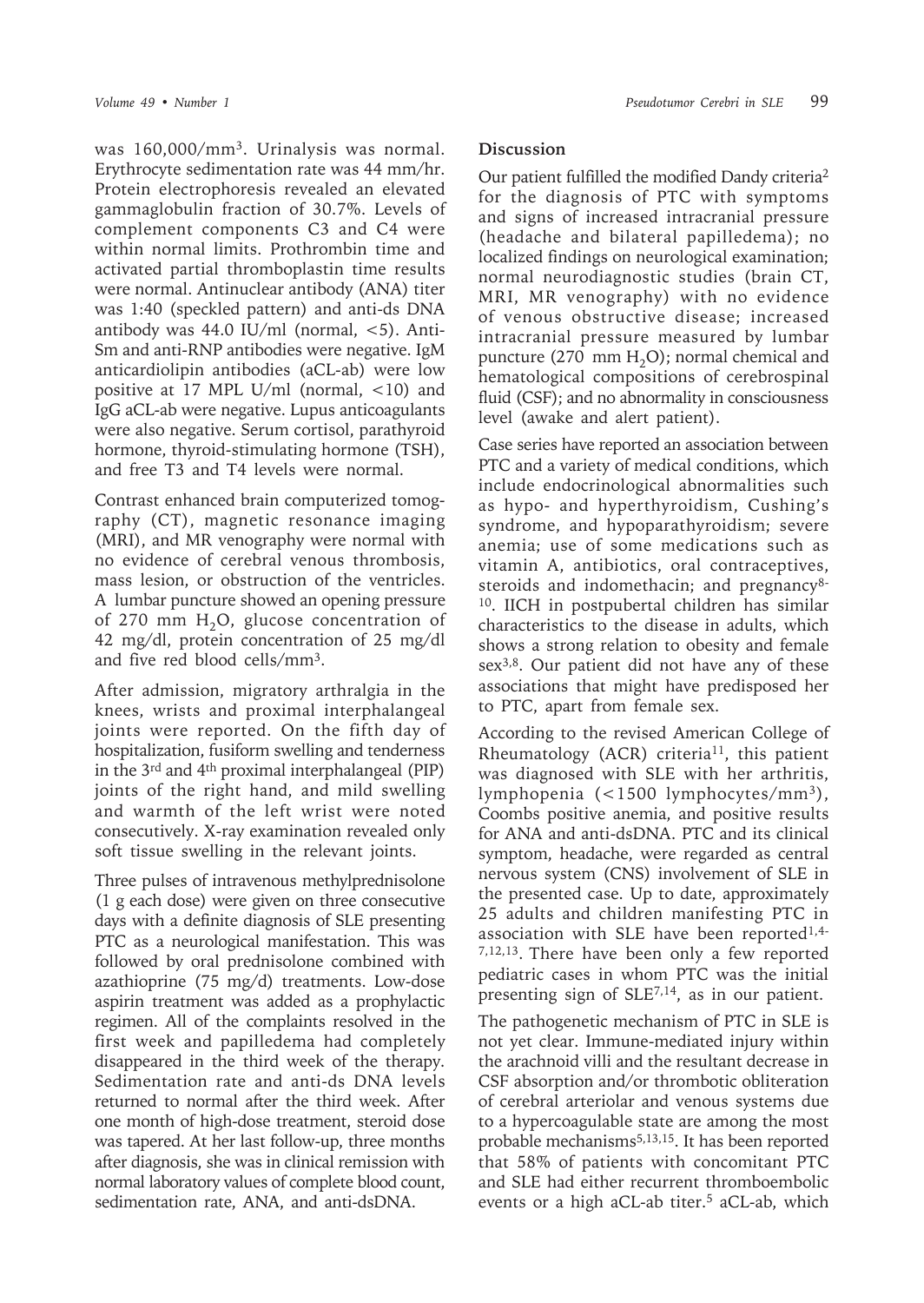are regarded as one of the important causes of recurrent venous and arterial thromboses, can be frequently detected in patients with SLE<sup>16</sup> and also in 8.1 to 42.8% of patients with IICH without SLE17. However, 3%-5% of healthy people may also have circulating low-titer antiphospholipid antibodies<sup>18</sup>. Our patient had low-titer IgM type aCL-ab on admission. IgG type antibodies and lupus anticoagulant were negative. Antiphospholipid antibody syndrome is characterized by persistent, moderate, or high titer IgG or IgM aCL-ab, lupus anticoagulant, or both. Transient or low-titer antibodies are inconclusive for diagnosis or treatment<sup>19</sup>. Moreover, she did not have an overt thromboembolic phenomenon. Hence, a diagnosis of antiphospholipid antibody syndrome could not be made in this patient and anticoagulant treatment was not given. The mild elevation of the antiphospholipid antibodies in our patient was regarded to be due to her disease and it might have been associated with PTC. Only low-dose aspirin prophylaxis was started as suggested in the literature<sup>20</sup>. In our patient, PTC probably was not due to cerebral venous thrombosis given the normal neuroimaging studies (MRI and MR venography) and the nonsignificant rise in aCL-ab levels. Immunemediated injury of CSF outflow may be a more probable cause of increased intracranial pressure (ICP). Nevertheless, undetected cerebral venous microthrombosis remains a mechanism that could not be ruled out definitely without cerebral angiography.

High-dose oral corticosteroids have been the most widely used treatment modality for SLEassociated PTC5,6,12,13,15. Although most cases showed a good response to this treatment, recurrent PTC12,13,15 and a more severe course of SLE5 have been reported in patients with concomitant SLE and PTC. Immunosuppressive combination regimens may result in a more favorable outcome in these cases. Pulse steroid treatment has not been reported previously in SLE-associated PTC. We suggest that pulse steroid and azathioprine is also an effective treatment regimen for SLE-associated PTC.

In conclusion, severe unremitting headache may be the first manifestation of PTC associated with SLE in children. An extensive workup for prothrombotic factors and angiographic studies should be performed to better delineate the pathogenesis of this association.

## **REFERENCES**

- 1. Quintero-Del-Rio AI, Miller V. Neurologic symptoms in children with systemic lupus erythematosus. J Child Neurol 2000; 15: 803-807.
- 2. Wall M. Idiopathic intracranial hypertension. Neurol Clin 1991; 9: 73-95.
- 3. Kesler A, Fattal-Valevski A. Idiopathic intracranial hypertension in the pediatric population. J Child Neurol 2002; 17: 745-748.
- 4. Bettman JW, Daroff RB, Sanders MD, Joyt WF. Papilledema and asymptomatic intracranial hypertension in systemic lupus erythematosus. A fluorescein angiographic study of resolving papilledema. Arch Ophthalmol 1968; 80: 189-193.
- 5. Green L, Vinker S, Amital H, et al. Pseudotumor cerebri in systemic lupus erythematosus. Semin Arthritis Rheum 1995; 25: 103-108.
- 6. Sbeiti S, Kayed DM, Majuri H. Pseudotumor cerebri presentation of systemic lupus erythematosus: more than an association. Rheumatology (Oxford) 2003; 42: 808-810.
- 7. Padeh S, Passwell JH. Systemic lupus erythematosus presenting as idiopathic intracranial hypertension. J Rheumatol 1996; 23: 1266-1268.
- 8. Ahlskog JE, O'Neill BP. Pseudotumor cerebri. Ann Intern Med 1982; 97: 249-256.
- 9. Scott IU, Siatkowski FM, Eneyni M, Brodsky MC, Lam BL. Idiopathic intracranial hypertension in children and adolescents. Am J Ophthalmol 1997; 124: 253-255.
- 10. Dhiravibulya KL, Ouvrier R, Johston I, Procopis P, Anthony J. Benign intracranial hypertension in childhood: a review of 23 patients. J Paediatr Child Health 1991; 27: 304-307.
- 11. Tan EM, Cohen AS, Fries JF, et al. The 1982 revised criteria for the classification of systemic lupus erythematosus. Arthritis Rheum 1982; 25: 1271-1277.
- 12. Yoo WH, Park JH, Kim HK, Park TS, Baek HS. Recurrent pseudotumor cerebri in systemic lupus erythematosus: a case report. J Korean Med Sci 2001; 16: 805-808.
- 13. Horoshovski D, Amital H, Katz M, Shoenfeld Y. Pseudotumor cerebri in SLE. Clin Rheumatol 1995; 14: 708-710.
- 14. DelGiudice GC, Scher CA, Athreye BD, Diamond GR. Pseudotumor cerebri and childhood systemic lupus erythematosus. J Rheum 1986; 13: 748-752.
- 15. Parnass SM, Goodwin JA, Patel DV, Levinson DJ, Reinhard JD. Dural sinus thrombosis: a mechanism for pseudotumor cerebri in systemic lupus erythematosus. J Rheumatol 1987; 14: 152-155.
- 16. Alarcon-Segovia D, Estanol B, Garcia-Ramos G, Villa AR. Antiphospholipid antibodies and the antiphospholipid syndrome. Clinical relevance in neuropsychiatric systemic lupus erythematosus. Ann N Y Acad Sci 1997; 823: 279-288.
- 17. Kesler A, Ellis MH, Reshef T, Kott E, Gadoth N. Idiopathic intracranial hypertension and anticardiolipin antibodies. J Neurol Neurosurg Psychiatry 2000; 68: 379-380.